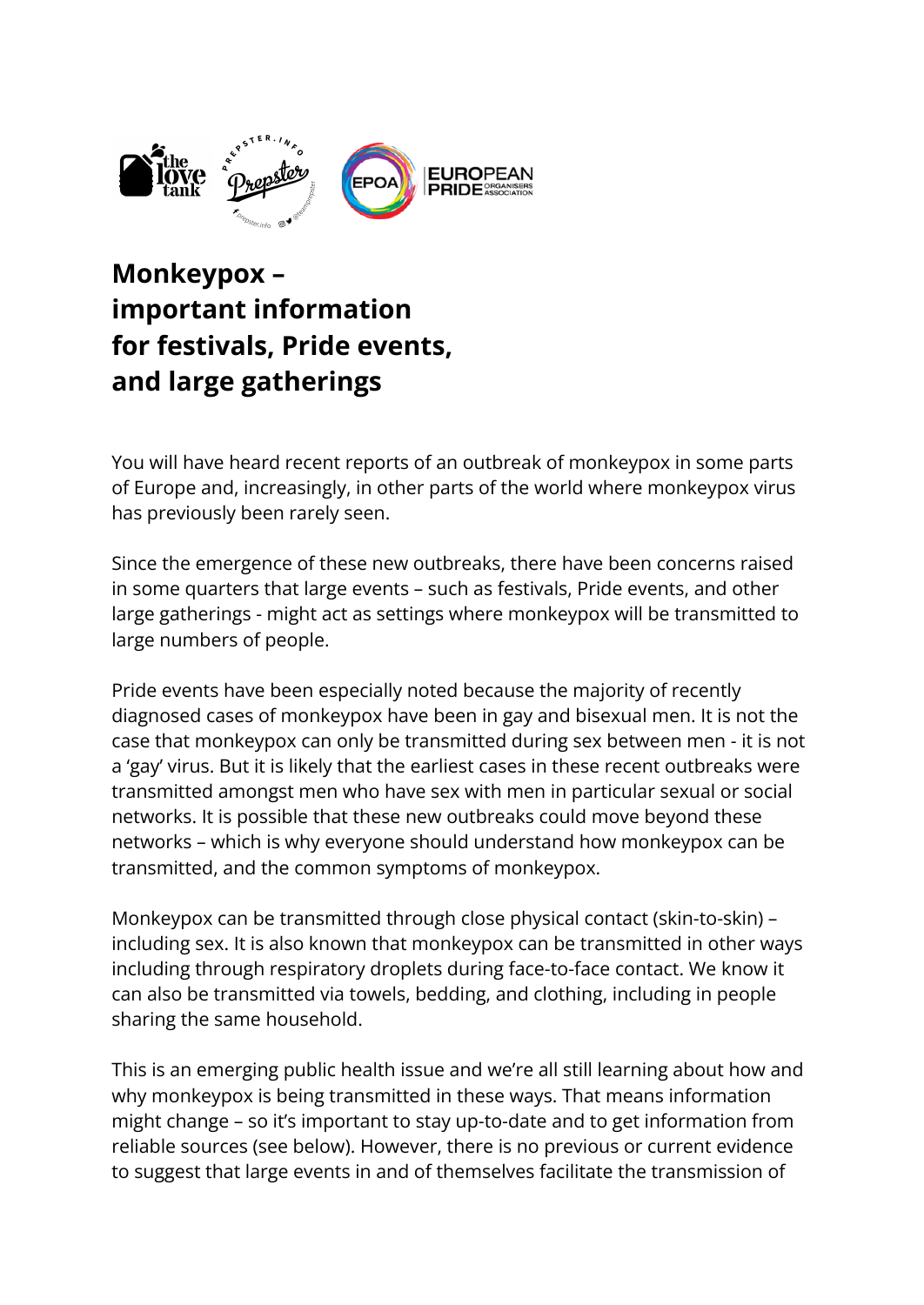monkeypox. Recent case finding suggests that monkeypox is primarily being transmitted via close physical contact, and not by people being together in crowds.

On Friday 10 June 2022, the World Health Organisation published updated guidance which states:

*"We are not recommending cancellation of events or travel restrictions. As we enter the summer season of festivals, large gatherings and parties, it is what people do at these events that matters. As mentioned, monkeypox needs close physical contact between people so is not readily transmitted. We encourage safe sexual behaviour and good hygiene, like regular handwashing, to help limit transmission of the virus. Summer festivals can be good opportunities to reach out to specific population groups with public health messaging."*

Festivals, Pride events, and other large gatherings play an essential role within our communities. They provide space to celebrate, socialise and to build community, and are a place where people can find out more about their health and well-being. Such events are an important asset and partner in these current public health outbreaks, along with community organisations, health services, public health experts, and commercial or business partners.

So, despite calls for such events to be postponed or cancelled, we do not support such calls. Not only would it be a disproportionate response, it would be counter-productive: such gatherings provide a setting in which we can share information about monkeypox, and promote the health and well-being of our communities more widely. These calls are also often made by people and organisations who oppose Pride and all that it stands for; they are using monkeypox as a tool in their armoury of hate.

The information below helps us to understand the steps we can take together to look after the people who attend these festivals, events, and gatherings.

This information has been produced by community organisations that are used to and experienced at working for the health or our communities, along with public health experts along with the European Pride Organisers Association which represents more than 150 Pride organisations across Europe.

It is important to have a balanced and proportionate response to the current monkeypox outbreak. Monkeypox can be unpleasant for people who get it. For most people it will involve a few weeks of recovery at home but some people have been hospitalised as a result of their monkeypox symptoms. The current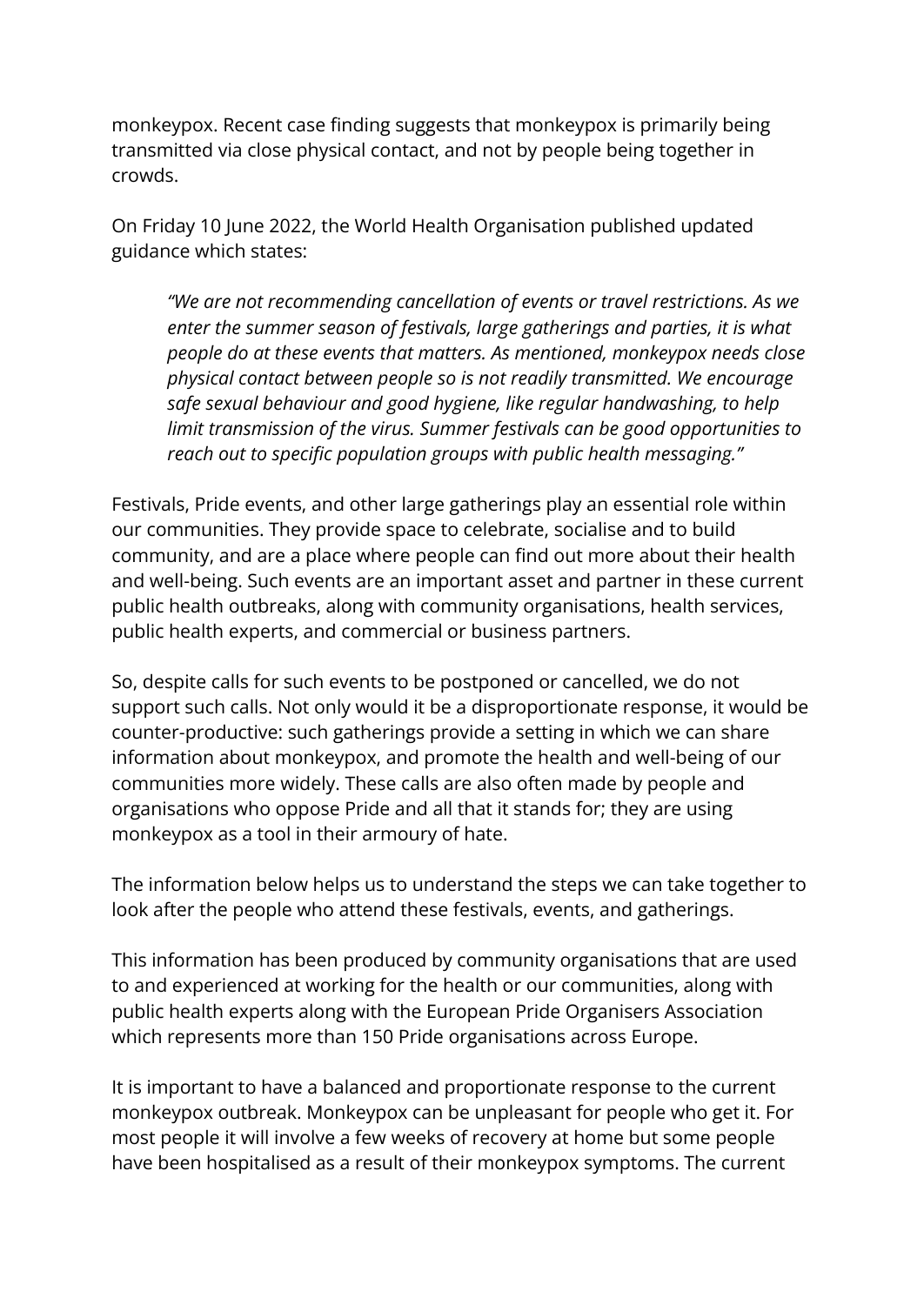public health outbreak response is being undertaken to try to reduce the numbers of people who get monkeypox.

### **Looking after the people who attend festivals, events and gatherings**

*Organisers and promoters of events can play a key and important role in educating the people who attend about monkeypox*, *including alerting them to the common symptoms of monkeypox*

Currently, we know those symptoms include: recent unusual rashes, spots, ulcers or blisters on the body; swollen lymph glands; fever, headaches and muscle aches; chills and exhaustion.

If someone has these symptoms, they can – respectfully and sympathetically - be asked to take a break and not attend the event, or a particular venue at an event (such as one where close physical contact might take place), until they seek medical advice and know they're well (see below).

This could be done by:

- Sharing reputable public health information on social media regularly in the run-up to the event
- Displaying an information poster at the entrance of an event about monkeypox symptoms (see below)
- Prominently displaying posters and information about monkeypox around the event. Putting up posters in toilet cubicles and above urinals is a great way to grab attention
- If an event is a ticketed or advertised event, by providing this advice on ticket information, or pre-event information being sent out
- If an event has a mailing list, information could be out via the list
- By posting information on social media of the event or festival
- Including prominent information on the event's website and app

Given that monkeypox won't be the only health issue that will be important to different groups of people attending events, information about monkeypox can be included *alongside* other health and well-being information. That might include information on safer sex, contraception, safer drug use, avoiding sun-stroke, hydration tips, and hand-washing. It might also include broader hygiene tips such as being aware of water and food safety, or how to travel to or from an event safely. Highlighting monkeypox information *alongside* other health promotion also facilitates information reaching key target groups – such as men who have sex with men – whilst avoiding being seen to finger point: this is especially important in settings where homosexuality is stigmatised or illegal.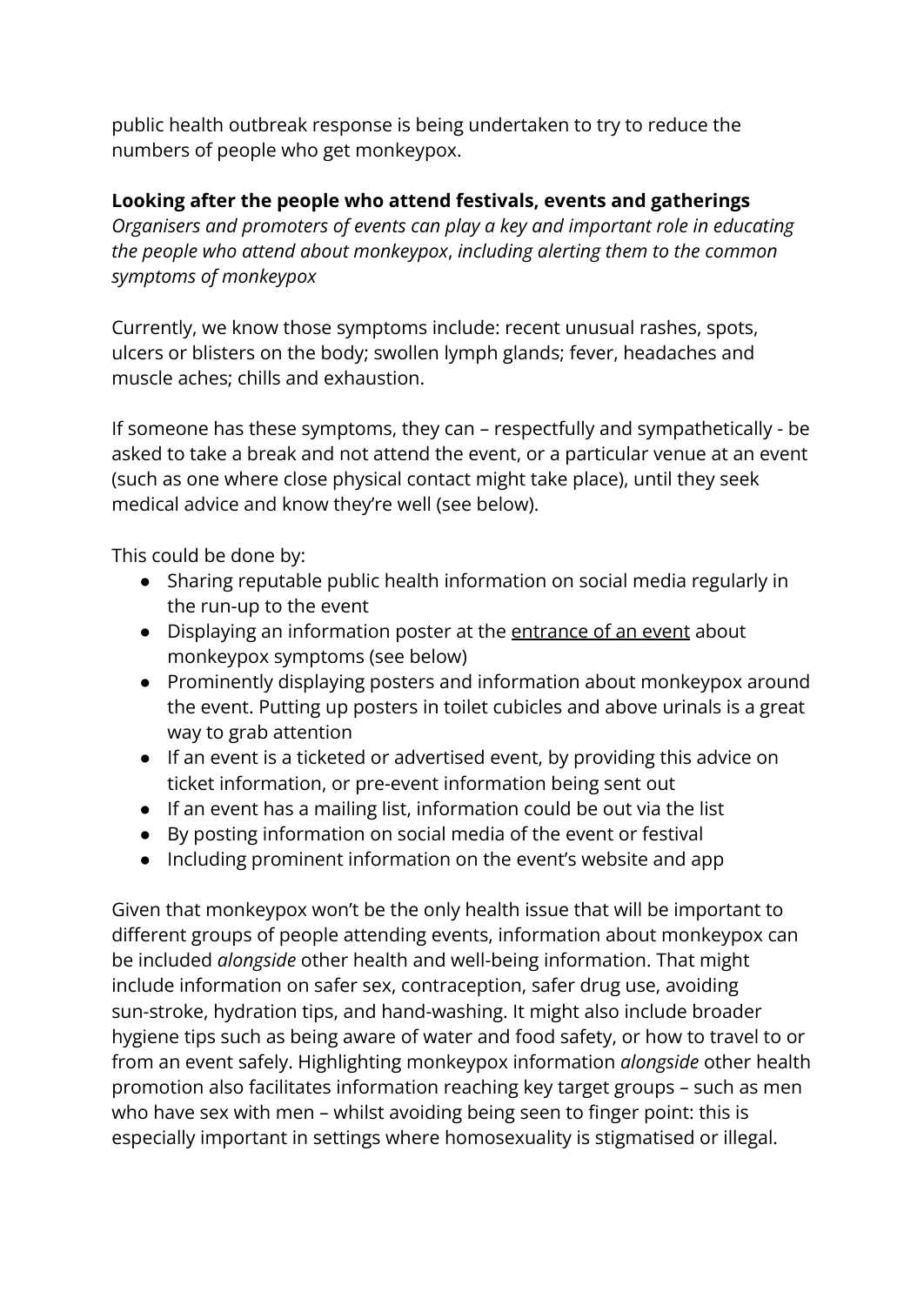## **Looking after staff and volunteers working at festivals, events and gatherings**

*Organisers and promoters of events can ensure their staff know the common symptoms of monkeypox (as above)*

If any staff or volunteers has these symptoms, they can – respectfully and sympathetically – be asked to take a break and not work the event, or a particular venue at an event (such as one where close physical contact might take place), until they seek medical advice and know they're well (see below). This should be done within relevant employment legislative frameworks, and without stigmatising staff and volunteers.

In some instances, close contacts of people with monkeypox who are assessed to be at higher risk are being offered a vaccine, depending on regional availability. If staff or volunteers have been identified to be at higher risk, they might be able to be provided with vaccination.

### **Making events, festivals and gatherings safer**

Events, festivals and gatherings *should continue to follow standard cleaning protocols.* Existing cleaning materials and products can be used. Specialist cleaning services or equipment is NOT required.

This is also a good opportunity for events and festivals to check that other standard tools are in place to be a healthy venue or space more generally. This includes having bathroom facilities that are appropriate, sufficient for the numbers attending, regularly cleaned and emptied, and that do not contaminate the environment; appropriate hand cleaning and drying facilities; access to hand sanitisers, face masks and other COVID harm-reduction equipment; free and clean drinking water; sun cream; having condoms and lube available; and appropriate first aid equipment, and safety services.

## **Getting more information and support**

If someone has the symptoms listed above, they are advised to call contact their local appropriate health service, as soon as possible. They should NOT visit a health centre without phoning first to get advice.

PrEPster and The Love Tank – www.queerhealth.info/monkeypox

European Pride Organisers Association <https://www.epoa.eu/monkeypox-information-for-pride-organisers/>